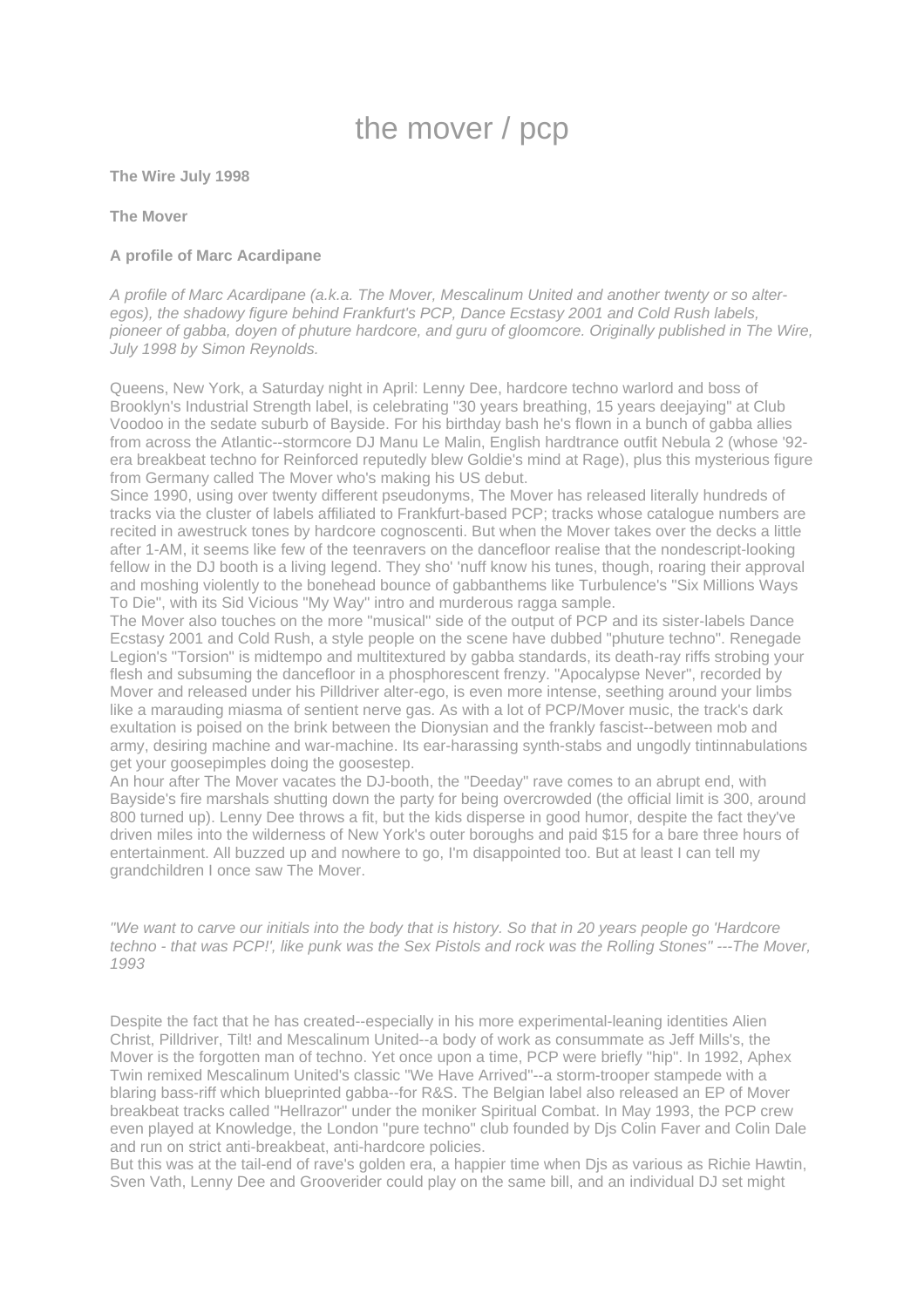encompass Belgian hardcore, acid-tweakin' proto-trance, breakbeat 'ardkore, even house. By 1993, the rave scene was stratifying, with some following the trance route, some going into jungle, and some abandoning the dancefloor altogether for ambient and experimental techno. Another option--at least in Northern Europe--was gabba.

The G-word is why PCP are never mentioned in "discerning" techno circles. The Mover's music languishes amidst gabba's moronic inferno of headbanger beats, kamikaze bpm's, and testosteronedrenched sadomasochismo. While PCP are heroes in Holland, the home of gabba, its ever-expanding family of sub-labels--Dance Ecstasy 2001, Cold Rush, Powerplant, Futureworld, White Breaks, Kotzaak, Super Special Corps, No Mercy, Pretty Asshole -- is an empire in internal exile as regards Germany. PCP's antagonistic attitude has won them few friends. Leathernecks's "At War"--a Mover production--was a giant and literal fuck-you to Low Spirit, the label/promoters who rule the Deutschrave mainstream and are responsible for Berlin's annual Love Parade. The Mover's determined anonymity (apart from a few fanzine interviews, he shuns the press, while PCP has stonewalled my own attempts to interview them for over a year) has also contributed to the label's low profile. Yet there are signs that the Mover is sick of subterranean existence, hungry for respect. On his Marshall Masters track "I Like It Loud", his hitherto concealed real name--Marc Acardipane--is emblazoned on the front cover, alongside a photograph. He's just released a double-CD anthology, Marc Acardipane--Best of 1989-1997, whose cover also prominently features his German citizen's photo ID card. On the recording front, there's been a flurry of Mover activity, with his Pilldriver/Tilt! 12 inch "Apocalypse Never/Hell-E-Copter" on Cold Rush and the launch of an Acardipane-run experimental label called Adrenacrome. Maybe the Mover's days in the shadows are over. Maybe....

#### *"Mover is dark because it's set in the phuture of mankind. I can't possibly justify seeing a happy end to this stupid human drama. Darkness is not mystical, it's your everyday reality"--The Mover, speaking to Alien Underground zine*

In some ways, the label that PCP most resembles is Reinforced--albeit a Reinforced stranded in a perpetual 1993, a limbo of making worldshattering music that was barely heard, let alone respected, by people outside the hardcore rave ghetto. By late 1992, PCP--like Reinforced--were on a "journey from the light" that took them into the darkside of drug culture. The two labels share an interest in futurology and millenial doom; compare 4 Hero's Nostradamus-inspired 1993 track "Students of the Future" with Marc Acardipane's apocalyptic phuture-mythos of 2017. And like Reinforced, PCP track titles and cover imagery often evoke ideas of heroic quests or paramilitary resistance; 4 Hero's first single was "Combat Dancin', while R&S released a various artists PCP EP entitled "Warriors". Above all, Reinforced and PCP have a similarly ambivalent relationship with the hardcore rave scenes with which they're linked, jungle and gabba. Early on, both labels released hugely popular anthems; yet both rapidly became too "advanced" for their respective scenes. They were shot by both sides: too "musical" and experimental for the rave massive's drug-determined requirements or the crowdpleasing DJ's funktionalist approach, yet --as far as the outside world was concerned--irretrievably tarred with hardcore's brush. As PCP artist Stickhead (aka Reign, aka Miro, aka ….) complained to Fallout zine, "The problem is the normal techno scene doesn't want PCP and with the extreme hardcore scene, PCP is too soft somehow". Although it regularly scores with gabba anthems, most of PCP's output is too atmospheric, too well-produced, and, at around 180 b.p.m, too slow for the gabba and terrorcore markets.

Another parallel between Reinforced and PCP is their ambivalent attitude to drug culture. 4 Hero are all straight edge, more or less; whatever their previous exploits may or may not have been, PCP assumed an anti-E stance in early 1993. On the back of the first Dance Ecstasy 2001 compilation, there's a tiny pictogram of a man dropping an MDMA tablet in a wastebasket, plus the legend "E...? Nee!". Talking to the NME in 1993, one of the PCP squad declared: "We've seen so many people get fucked up on E. We go to the clubs and the people are like zombies. Perhaps they started two years ago with half an E.... But in Frankfurt, now they go out and take five or eight Es and you see some people they never come down. Some people assumed that we take a lot of drugs because of the names we use, like PCP, Mescalinum United... but when we say 'E? No!' perhaps people see that you don't need E to make music, or to enjoy yourselves".

And yet PCP has continued to pander to the E-monster mentality. It's not just the band names (Pilldriver, Freez-E-Style, Trip Commando) and track titles ("E-Loco", "XTC Express", "Hell-E-Copter"). Sonically, this is drug music, no two ways about it. In his populist gabba incarnations--Rave Creator, Leathernecks, Nasty Django, T-Bone Castro, Smash?, Turbulence---Marc Acardipane has come up with a thousand variations on the E-rush activating "mentasm" sound, as invented by Joey Beltram &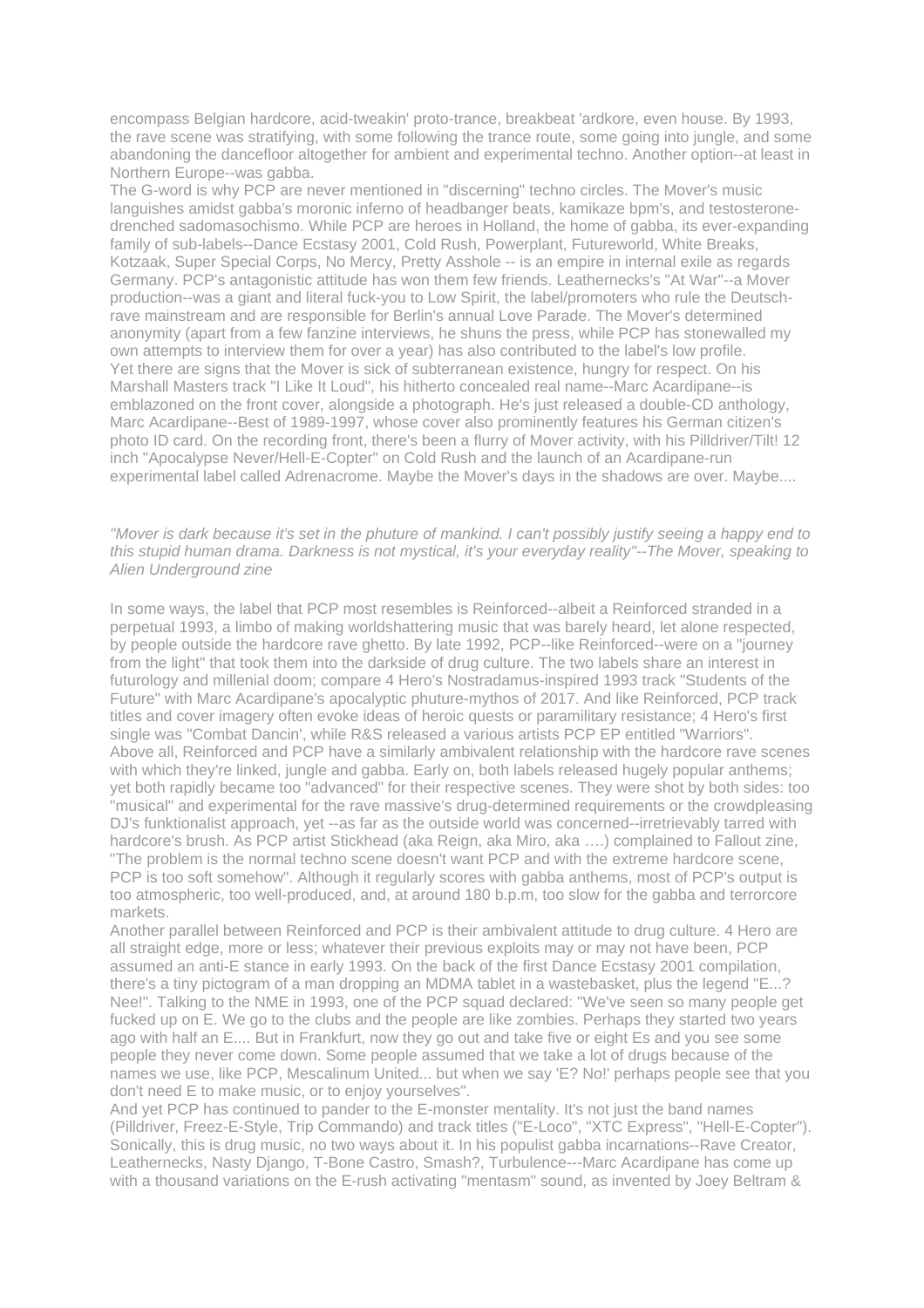Mundo Muzique, and then turned into a demonic dirge-drone on Human Resource's "Dominator". He's caned a thousand shades of monstrous monotony out of the distorted four-to-the-floor kickdrum that is gabba's low-com-denom pulse. (And why shouldn't he exploit the reduced horizons of the Dutch market, when he helped sire gabba in the first place with "We Have Arrived"?).

Just as Reinforced's dark-core delirium of convulsive breakbeats and ectoplasmic textures plugged into the paranoid sensorium of the tripped-out raver in 1992-93, similarly PCP make Ecstasy music bent to the sinister. When MDMA is taken in large amounts over a long period of time, its lovey-dovey, empathy-inducing effects (associated with the neurochemical serotonin) wear off, leaving just the jittery, amphetamine-like buzz (caused by the neurotransmitter dopamine). Rave's hypergasmic euphoria mutates into a forcefield of "weird energy" (as DJ Hype titled an early track). Ecstasy's warm glow is replaced by an affectless intensity, a cold rush.

Cold Rush is the name of the PCP sister-label through which the Mover has released some of his most inspired music. Beginning in 1993, Acardipane and his comrades started making "music for huge space arenas", tracks whose cavernous reverb transforms even the most cramped club into a giant industrial hangar. At home, on headphones, you feel like you're inside a vast cathedral space carved out beneath the frozen methane crust of Pluto. Like dub and psychedelia, Cold Rush style "gloomcore" plugs into the history of sacred echo, from Gothic churches deliberately designed to swathe the listener in non-localisible mid-and-low frequency reverberance, all the way back to the prehistoric audio-technics of pagan rites conducted in caves and grottoes.



Cold Rush's ten releases to date are steeped in Numanoid melancholy, with piteous, lugubrious melodies that seem to wilt and waver in the air. Although the kickdrum is still pretty fast, around 170- 180 bpm, the dirge-like droop of shimmery atmospherics makes gloomcore feel slower than it actually is. Rave Creator's "Astral Demons" and "Thru Eternal Fog" hinge around sickly synth-drones that evoke the hideously voluptuous descent of the Ecstasy comedown. Cypher's "Marchin' Into Madness" (from the gloriously titled EP "Doomed Bunkerloops") kicks off with the vocoderized query "is anybody out there?". The answer is "no", communicated not by silence but a nauseous vulvo-cosmic churn of sound; underneath, a trudging, parade-ground beat marches you into the center of this demonic mandala-swirl of void-matter. The mentasmic maelstrom sounds like "crank-bugs" (the amphetaminefreak delusion that insects are crawling under your flesh) which have burst the skin and swarmed into a locust-horde. "The Fog Track" by 8-AM (a pseudonym chosen in honour of those diehards still standing at the rave's bitter end) starts with the histrionic injunction "empy your minds" and fulfils its own command with a frigid inferno of wraith-vapor, simulating the sensory eclipse of the "head rush" (the white-out caused by taking one E too many).

Highlights of the Cold Rush series, all these tracks were produced by Marc Acardipane, and all bear the legend "created somewhere in the lost zones". (One exception is Cold Rush #7, "created in Pressure Zones -- so better take care, Doom Supporter"!). Mover and Reign/Renegade Legion have pursued a similar gloomcore direction on Dance Ecstasy 2001 (which more often puts out rave-friendly hardtrance similar to German labels like Noom). Tracks like Reign's "Light and Dark" and "Skeletons March" are all snaky slitherings and clammy, mucoid textures that cling to your skin-surface in a sort of abject inversion of MDMA's sensuous synaesthesia. Co-produced by Acardipane, Inferno Bros's "Slaves To The Rave" is a savagely sarcastic anthem of entrapment and zombiehood, which has nonetheless been embraced sans irony by the Dutch gabba scene.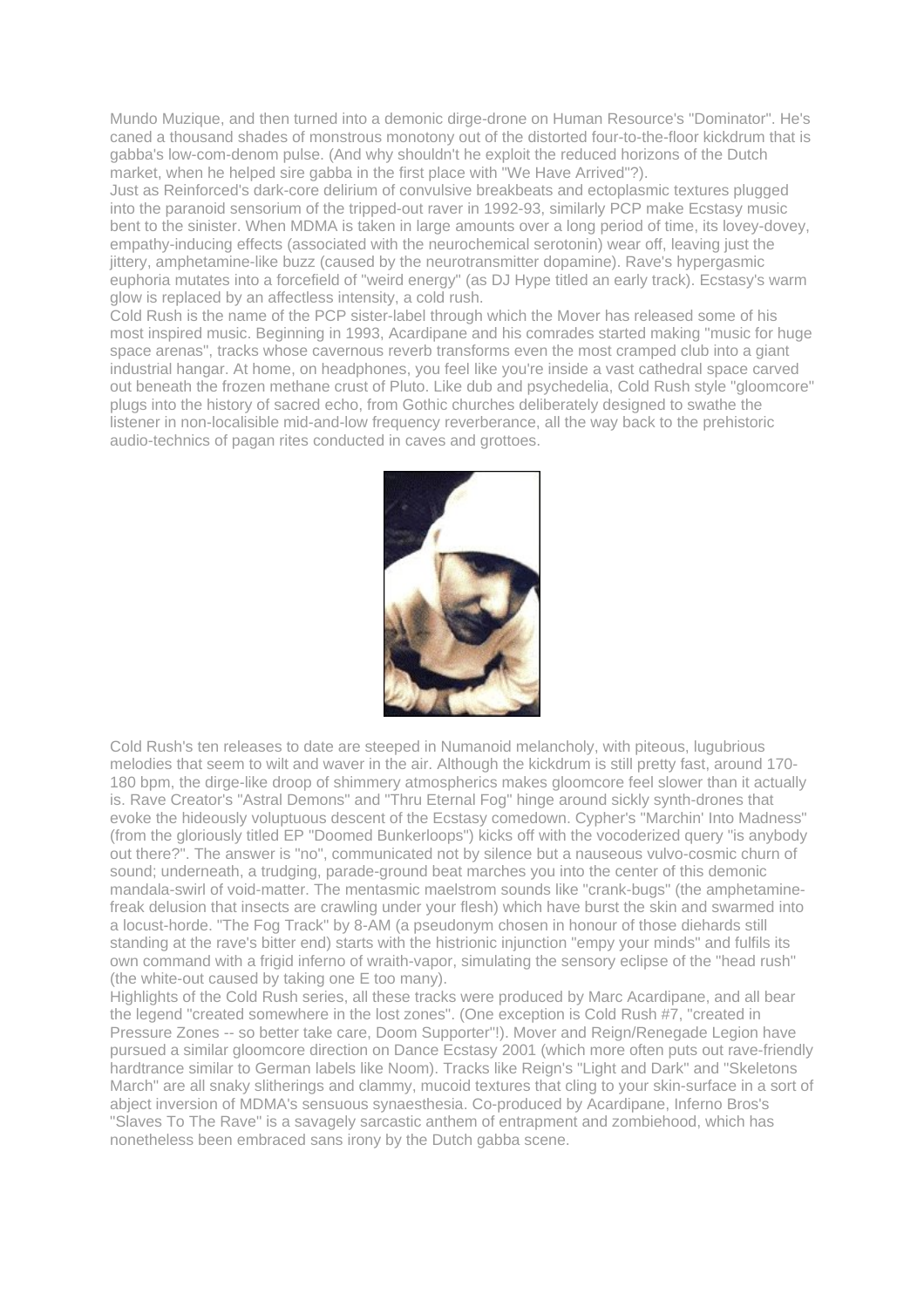*"Well you know I'm a machine, I'm wired up... I'm roaming the earth and it's nice and doomy here. The sound of MOVER should speak for itself." -- Marc Acardipane, talking to Alien Underground*

Not much is known about Acardipane. In the Alien Underground interview, he cites his formative influences as hip hop, acid and the darker side of Detroit--specifically, X-101 (an Underground Resistance alter-ego back when Mad Mike and Mills had more in common with Nordic hardcore than you might imagine) and Suburban Knight's 1990 classic "The Art of Stalking" (whose twitchy trepidation inspired the Mover trilogy "Frontal Sickness", "Frontal Sickness Part 2" and Final Sickness). Other, less reknowned sources for Acardipane's doomier-than-thou sound-and-vision include Belgian proto-gabba outfits like 80 Aum and forgotten rave unit The Mackenzie. As Kodwo Eshun points out in his book More Brilliant Than The Sun, techno's avoidance of tradpop iconography and its lack of lyrics mean that "peripheral" elements--alter-ego names, track titles, cover imagery, logos, slogans printed on the label or etched into the run-out vinyl--become crucial. PCP releases are as rich in esoterrorist clues and audio-visual triggers as Underground Resistance's ongoing self-mythology. PCP have some of the best artist names and song titles around: Terrorists's "Prayers of Our Clan," The Mover's "Comet's Swarm Rising" and "Nightflight (nonstop to kaos)", Reign's "The Zombie-Leader Is Approachin'" EP, Turbulence's "Bass Gladiators", Dr. Macabre's "Dimension of the Doomed", Alien Christ's "The Art of Shredding". The name Renegade Legion makes you think of Kurtz's battalion gone AWOL in the Vietnamese jungle, pursuing unorthdox methods to the mortification of the US military establishment. The Mover alter-ego Mescalinum United manages to simultaneously evoke psychedelic delirium and barmy armies of soccer-thug berserkers. On the visual tip, the logo for Dance Ecstasy 2001 is an ectoplasmic energy-shape that could be an alien lifeform which insinuates itself into your nervous system and gradually takes control, or the brain-virus incarnation of the "mentasm" sound itself.

## *"Imagine surveying earth after nuclear destruction and enjoying what you see, that's how it feels when you listen to it." Marc Acardipane, talking to Alien Underground*

In his Mescalinum United guise, Acardipane has recorded some of his most experimental work. The Mescalinum trilogy of "Symphonies of Steel" EPs escalate from the Die Krupps/Neubauten clangour of "Part One" to the Merzbow-like gabba concrete cacophony of "Part 3". In between came "Jupiter Pulse", the B-Side of "Symphonies of Steel: The Second Level"--a foray into what Acardipane has called "sick ambient," a beat-less deathscape of noxious fumes and aftermath atmospherics. If most PCP music has a militaristic feel, a blitzkrieg surge towards wargasmic release, "Jupiter Pulse" is the sound of post-coital/post-catastrophic tristesse. Perhaps frustrated by the lack of recognition garnered by his detours into isolationist abstraction (which certainly bear comparison with, say, Porter Ricks or the superb new Plastikman album), Acardipane's new label Adrenacrome is devoted to experimental electronica. The metallic, glossily reflective sleeves break with gabba's traditional iconography of horror-movie grotesquerie and are more suggestive of a trendy minimalist techno imprint. Ironically, and despite the promising name ("adrenachrome" is a mythical adrenalin-based drug mentioned in Fear and Loathing In Las Vegas that reputedly feels like being plugged into a million-volt socket), Acardipane's first 8 track EP via the label is far less interesting than his gabba-affiliated output. Yearnings for credibility aside, Acardipane knows which side his bread is buttered. I doubt that he'll ever renounce the populist pull of the hardcore market. His latest Marshall Masters release "I Like It Loud" is a joyfully cretinized stomp of gabba volksmusik with a melody-riff that sounds like the Oompahs 's song in Charlie and the Chocolate Factory. And in the sleevenotes to Marc Acardipane-- Best 1989-97, he bigs up the Rotterdam massive with a matey "to all you dutch gabbers, nuff respect and stay hard-core for the year 2017."

Despite occasional stabs at electro-style jittery rhythm-programming (Mescalinum United's "Vs Evil") and breakbeat science (from 1992's Spiritual Combat EP to his jokey jungle-meets-classical novelty record released as Beethoven), Acardipane has mostly stuck with the monolithic four-to-the-floor kick drum. Gabba's "funklessness" may be the ultimate barrier to Acardipane's rehabilitation and recognition by the techno cognoscenti. Gabba's piledriver pummel is unrelenting and monotonous, but it doesn't have to be braindead. PCP's punisher-beats are cunningly inflected, alternating between saturated intensity and stripped-down severity. Above all, creativity comes into play with the timbral density of the kick itself: how thick, how wide, how voluptuously concussive each cranium-denting impact can be. When gabba fans groan the chant "need a bass!", they're not actually talking about bass in the conventional sense, but rather the trampoline-like boinggg of the smearily distorted